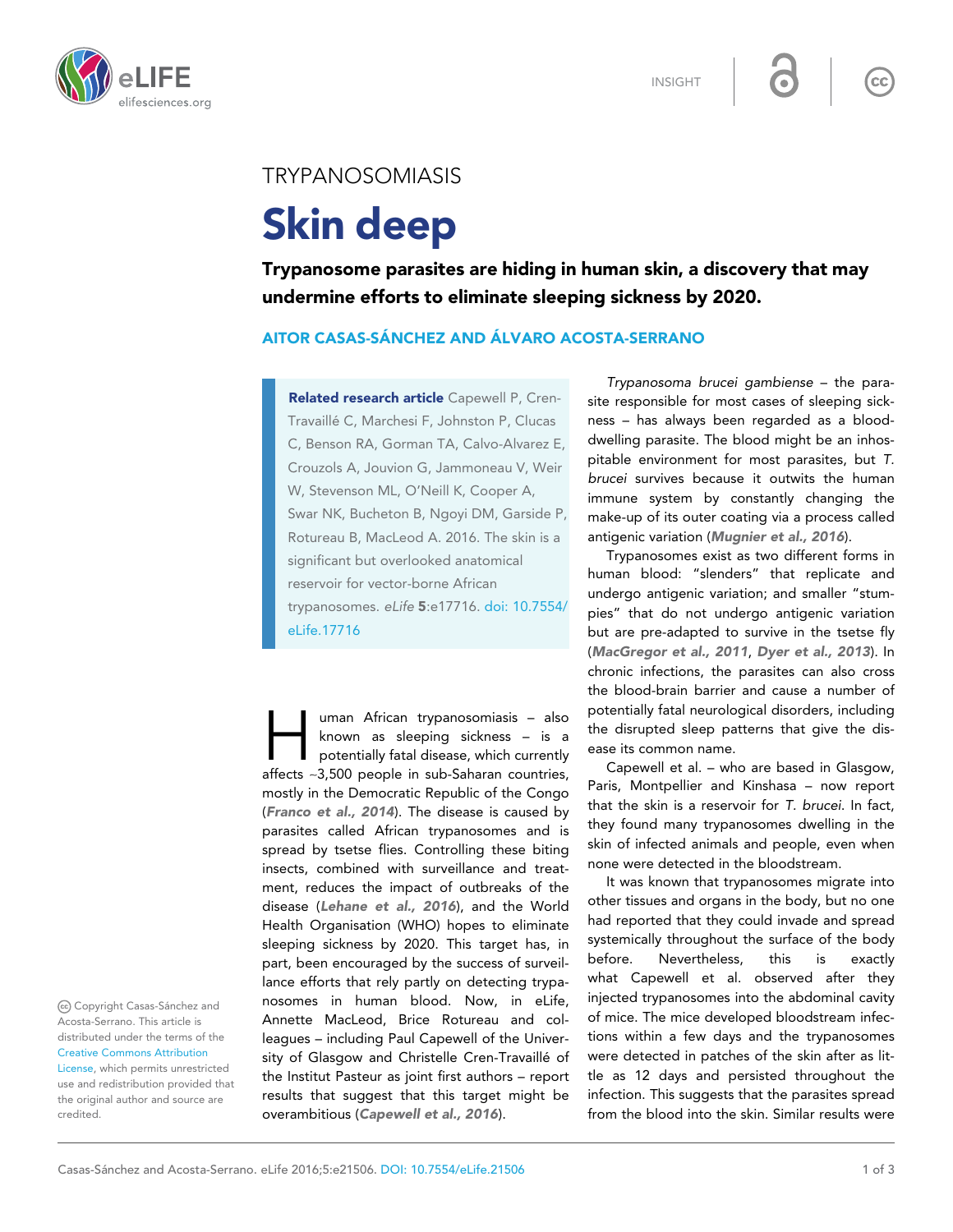

Figure 1. The transmission of Trypanosoma brucei from the tsetse fly to a human and back again. When an infected tsetse fly (top) bites a human it injects saliva that contains infectious trypanosomes into the skin. These parasites quickly transform into the "slender" form (blue), which can either go into the bloodstream or remain in the skin and nearby fat (i.e. the subcutaneous adipose). Once the trypanosomes become established in any of these tissues, they can transform into the "stumpy" form (orange) that can re-infect another tsetse fly (grey arrows). Transmission from fat to tsetse is plausible, but has not been demonstrated experimentally and is therefore labelled with a question mark. Parasite reservoirs might be less exposed to the immune system in skin or fat and may play an important role in transmitting sleeping sickness, and in maintaining the trypanosome infection in asymptomatic individuals.

observed when the mice were exposed to bites from infectious tsetse flies.

Next, Capewell et al. demonstrated that these skin-dwelling parasites were viable, and that slender forms in the skin could successfully develop into stumpy forms. In fact, when tsetse flies fed on mice with trypanosomes in their skin but not their blood, the flies became infected (Figure 1). This strongly suggests that skindwelling parasites can contribute to the transmission of the disease.

To determine if people from an area where sleeping sickness is endemic harboured

trypanosomes in their skin, Capewell et al. conducted an extensive analysis of over a thousand archived human skin biopsies. The archive had been collected in the Democratic Republic of the Congo as part of a screening programme for another disease, river blindness. Several (~0.5%) of these biopsies contained trypanosomes, and strikingly, these came from individuals without a history of sleeping sickness. Given that that these parasites only appear to infect patches of the skin, it is likely that the percentage of asymptomatic individuals carrying trypanosomes somewhere in their skin will be much higher.